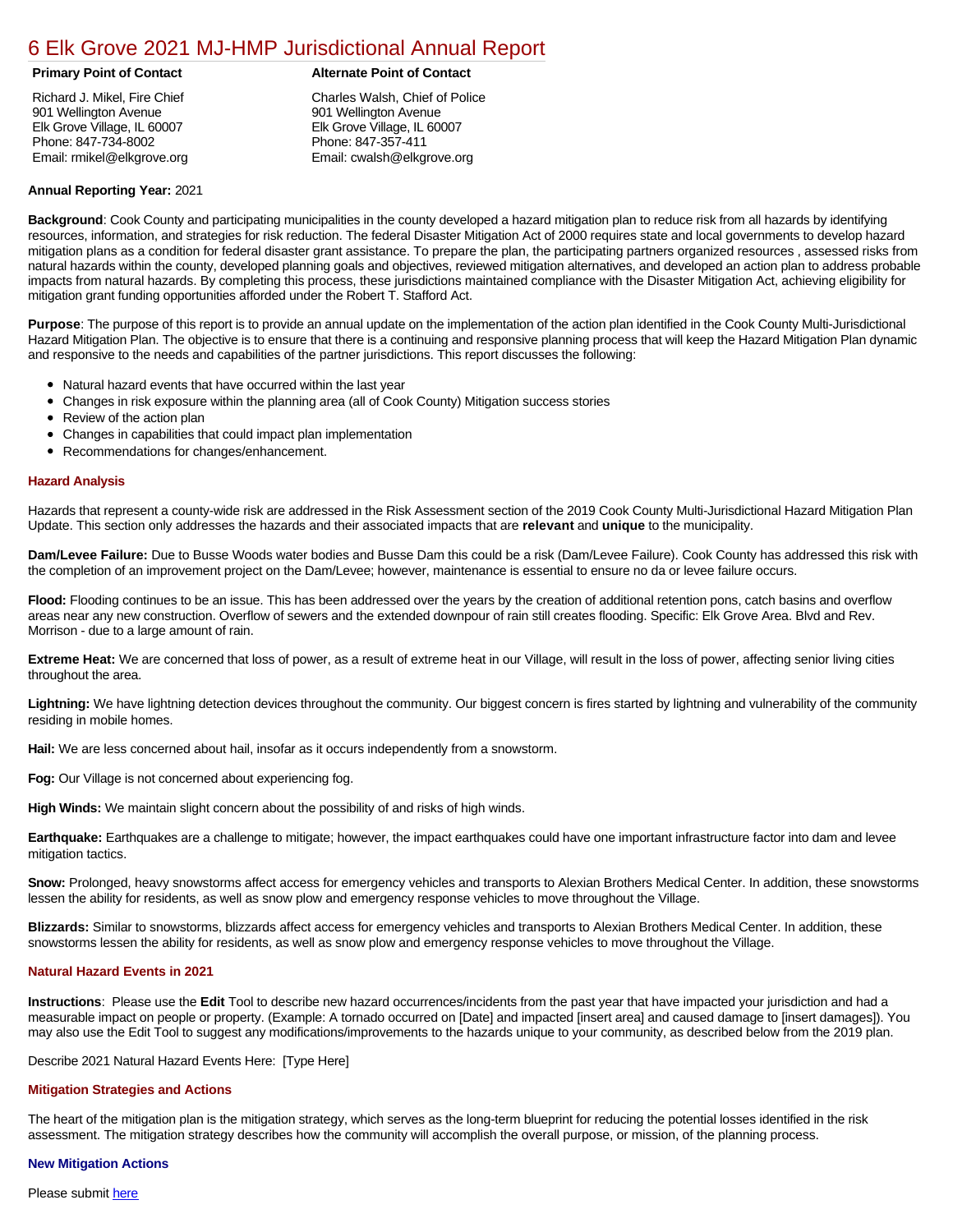# **Ongoing Mitigation Actions**

The following are ongoing actions. During the 2019 update, these "ongoing" mitigation actions and projects were modified and/or amended, as needed. Reviewers of this report should refer to the Hazard Mitigation Plan for more detailed descriptions of each action and the prioritization process. Address the following for each mitigation action:

- Was any element of the action carried out during the reporting period?
- If no action was completed, why?
- $\bullet$ Is the timeline for implementation or the action still appropriate?
- If the action was completed, does it need to be changed or removed from the action plan?

| TABLE: HAZARD MITIGATION ACTION PLAN MATRIX                                                                                                                                       |             |             |                                                                                           |                          |                                                 |                          |                                         |                                                            |  |  |  |  |
|-----------------------------------------------------------------------------------------------------------------------------------------------------------------------------------|-------------|-------------|-------------------------------------------------------------------------------------------|--------------------------|-------------------------------------------------|--------------------------|-----------------------------------------|------------------------------------------------------------|--|--|--|--|
| <b>Completion status legend:</b><br><b>o</b> = Action Ongoing toward Completion<br>$N = New$<br>$R =$ Want Removed from Annex<br>$c =$ Project Completed<br>$X = No$ Action Taken |             |             |                                                                                           |                          |                                                 |                          |                                         |                                                            |  |  |  |  |
| 2021 Status                                                                                                                                                                       | 2020 Status | 2019 Status | <b>Hazards</b><br><b>Mitigated</b>                                                        | <b>Objectives</b><br>Met | <b>Lead Agencies</b>                            | <b>Estimated</b><br>Cost | Sources of<br><b>Funding</b>            | <b>Timeline/Projected</b><br><b>Completion Date</b><br>(a) |  |  |  |  |
| Action E4.1-Continue implementation of ongoing modifications to Busse Dam.                                                                                                        |             |             |                                                                                           |                          |                                                 |                          |                                         |                                                            |  |  |  |  |
| <b>Status Description:</b>                                                                                                                                                        |             |             |                                                                                           |                          |                                                 |                          |                                         |                                                            |  |  |  |  |
| C                                                                                                                                                                                 |             | Ongoing     | Flood, Dam<br>Failure,<br>Earthquake                                                      | 1, 2, 9                  | Village                                         | \$3,000,000;<br>Low      | Water/Sewer                             | Ongoing                                                    |  |  |  |  |
|                                                                                                                                                                                   |             |             | Action E4.2-Continue ongoing maintenance of water supply wells within village.            |                          |                                                 |                          |                                         |                                                            |  |  |  |  |
| <b>Status Description:</b>                                                                                                                                                        |             |             |                                                                                           |                          |                                                 |                          |                                         |                                                            |  |  |  |  |
| O                                                                                                                                                                                 |             | Ongoing     | All                                                                                       | 1, 2                     | Village                                         | Low                      | Water/Sewer                             | Ongoing                                                    |  |  |  |  |
|                                                                                                                                                                                   |             |             | Action E4.3-Identify and establish backup water supply connections.                       |                          |                                                 |                          |                                         |                                                            |  |  |  |  |
| <b>Status Description:</b>                                                                                                                                                        |             |             |                                                                                           |                          |                                                 |                          |                                         |                                                            |  |  |  |  |
| $\circ$                                                                                                                                                                           |             | Ongoing     | All                                                                                       | 1, 2, 7                  | Village, Joint<br><b>Action Water</b><br>Agency | \$10,000,000;<br>High    | Water/Sewer                             | Long-term                                                  |  |  |  |  |
|                                                                                                                                                                                   |             |             | Action E4.4-Replace Clearmont Bridge over Salt Creek (multi-use vehicles and pedestrian). |                          |                                                 |                          |                                         |                                                            |  |  |  |  |
| <b>Status Description:</b>                                                                                                                                                        |             |             |                                                                                           |                          |                                                 |                          |                                         |                                                            |  |  |  |  |
| $\circ$                                                                                                                                                                           |             | Ongoing     | Earthquake,<br>Flood, Dam<br>Failure                                                      | 1, 2, 7                  | Village                                         | \$5,000,000;<br>High     | Capital<br>Projects, FEMA<br>Grants     | Long-term                                                  |  |  |  |  |
| Action E4.5—Continue ongoing maintenance of drainage facilities within the village annually.                                                                                      |             |             |                                                                                           |                          |                                                 |                          |                                         |                                                            |  |  |  |  |
| <b>Status Description:</b>                                                                                                                                                        |             |             |                                                                                           |                          |                                                 |                          |                                         |                                                            |  |  |  |  |
| $\circ$                                                                                                                                                                           |             | Ongoing     | Flood, Dam<br>Failure, Severe<br>Weather                                                  | 1, 2                     | Village                                         | Low                      | Water/Sewer                             | Ongoing                                                    |  |  |  |  |
|                                                                                                                                                                                   |             |             | Action E4.6—Mitigate increase in storm water run-off to reduce flooding in Business Park. |                          |                                                 |                          |                                         |                                                            |  |  |  |  |
| <b>Status Description:</b>                                                                                                                                                        |             |             |                                                                                           |                          |                                                 |                          |                                         |                                                            |  |  |  |  |
| $\circ$                                                                                                                                                                           |             | Ongoing     | Flood, Severe<br>Weather                                                                  | 1, 2, 7                  | Village                                         | \$27,000,000;<br>High    | Water/Sewer,<br><b>FEMA Grants</b>      | Ongoing                                                    |  |  |  |  |
|                                                                                                                                                                                   |             |             | Action E4.7-Continue Salt Creek stream bank stabilization project.                        |                          |                                                 |                          |                                         |                                                            |  |  |  |  |
| <b>Status Description:</b>                                                                                                                                                        |             |             |                                                                                           |                          |                                                 |                          |                                         |                                                            |  |  |  |  |
| $\mathsf O$                                                                                                                                                                       |             | Ongoing     | Flood, Dam<br>Failure, Severe<br>Weather                                                  | 1, 2, 7                  | Village, MWRD                                   | Medium                   | Water/Sewer,<br><b>Capital Projects</b> | Ongoing                                                    |  |  |  |  |
| Action E4.8-Establish a Calcium chloride distribution system to treat roads during severe winter weather events.                                                                  |             |             |                                                                                           |                          |                                                 |                          |                                         |                                                            |  |  |  |  |
| <b>Status Description:</b>                                                                                                                                                        |             |             |                                                                                           |                          |                                                 |                          |                                         |                                                            |  |  |  |  |
| $\mathsf C$                                                                                                                                                                       |             | Ongoing     | Severe<br>Weather,<br>Severe Winter<br>Weather                                            | 1, 5                     | Village                                         | High                     | Capital<br>Projects,<br>General Fund    | Long-term                                                  |  |  |  |  |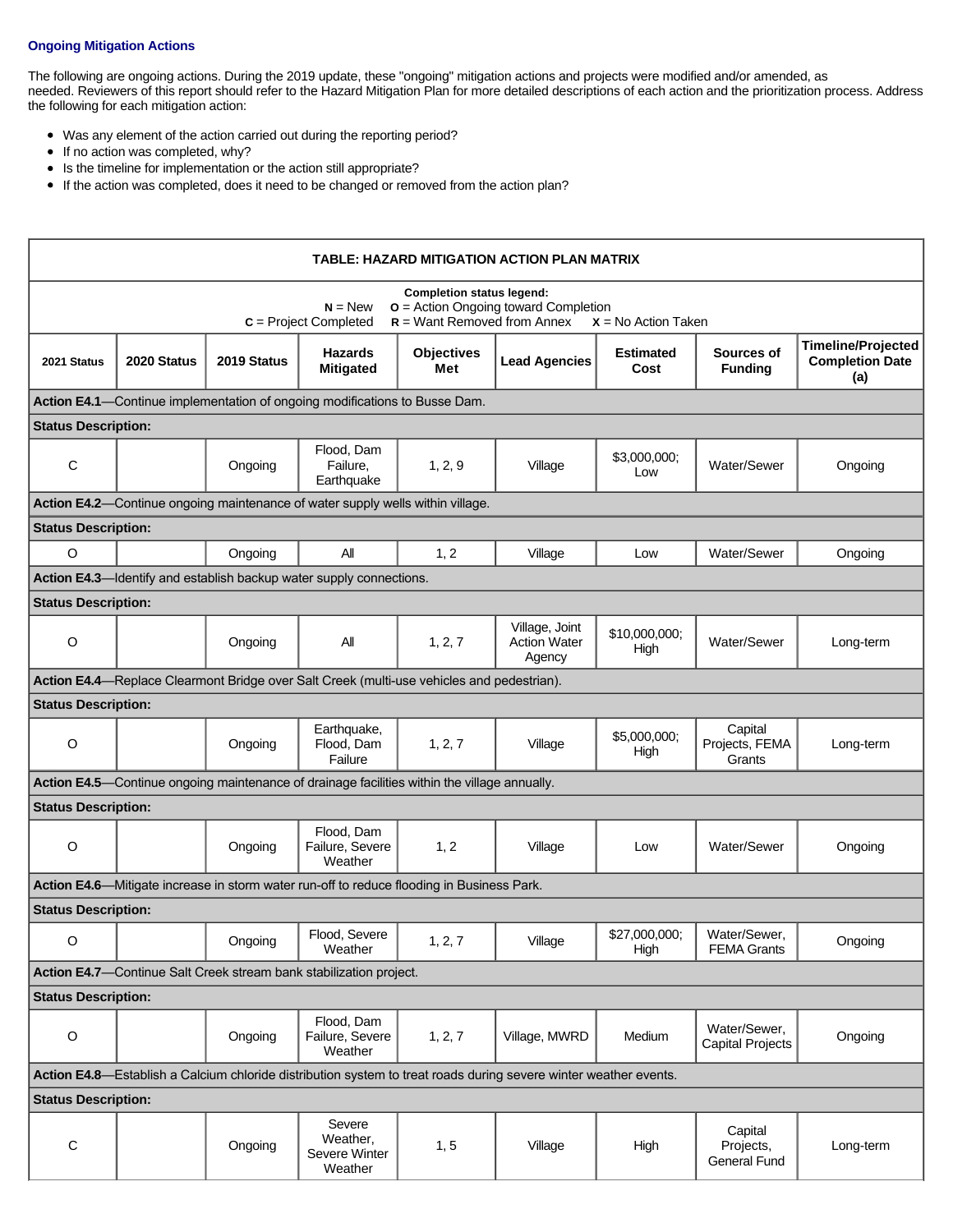| Action E4.9—Continue implementation of culvert replacement program.                                                                                                                                                                                                                                                                                                                 |  |                                                             |                                                                                             |                 |                                                                                                                                    |                     |                                                                    |                                        |  |  |
|-------------------------------------------------------------------------------------------------------------------------------------------------------------------------------------------------------------------------------------------------------------------------------------------------------------------------------------------------------------------------------------|--|-------------------------------------------------------------|---------------------------------------------------------------------------------------------|-----------------|------------------------------------------------------------------------------------------------------------------------------------|---------------------|--------------------------------------------------------------------|----------------------------------------|--|--|
| <b>Status Description:</b>                                                                                                                                                                                                                                                                                                                                                          |  |                                                             |                                                                                             |                 |                                                                                                                                    |                     |                                                                    |                                        |  |  |
| O                                                                                                                                                                                                                                                                                                                                                                                   |  | Ongoing                                                     | Flood, Dam<br>Failure, Severe<br>Weather                                                    | 1, 2, 7         | Village, MWRD                                                                                                                      | Medium              | Water/Sewer,<br><b>Capital Projects</b>                            | Ongoing                                |  |  |
| Action E4.10—Continue ongoing education and training of Citizen Emergency Response Teams.                                                                                                                                                                                                                                                                                           |  |                                                             |                                                                                             |                 |                                                                                                                                    |                     |                                                                    |                                        |  |  |
| <b>Status Description:</b>                                                                                                                                                                                                                                                                                                                                                          |  |                                                             |                                                                                             |                 |                                                                                                                                    |                     |                                                                    |                                        |  |  |
| O                                                                                                                                                                                                                                                                                                                                                                                   |  | Ongoing                                                     | All                                                                                         | 1, 5, 8         | Village                                                                                                                            | Low                 | Emergency<br>Management<br>Fund                                    | Ongoing                                |  |  |
| Action E4.11-Where appropriate, support retrofitting, purchase, or relocation of structures in hazard-prone areas to prevent future structure damage. Give<br>priority to properties with exposure to repetitive losses.                                                                                                                                                            |  |                                                             |                                                                                             |                 |                                                                                                                                    |                     |                                                                    |                                        |  |  |
| <b>Status Description:</b>                                                                                                                                                                                                                                                                                                                                                          |  |                                                             |                                                                                             |                 |                                                                                                                                    |                     |                                                                    |                                        |  |  |
| $\circ$                                                                                                                                                                                                                                                                                                                                                                             |  | Ongoing                                                     | All                                                                                         | 7, 13           | Village                                                                                                                            | High                | <b>FEMA Hazard</b><br>Mitigation<br>Grants                         | Long-term<br>(depending on<br>funding) |  |  |
|                                                                                                                                                                                                                                                                                                                                                                                     |  |                                                             | Action E4.12-Continue to support the countywide actions identified in this plan.            |                 |                                                                                                                                    |                     |                                                                    |                                        |  |  |
| <b>Status Description:</b>                                                                                                                                                                                                                                                                                                                                                          |  |                                                             |                                                                                             |                 |                                                                                                                                    |                     |                                                                    |                                        |  |  |
| $\mathsf O$                                                                                                                                                                                                                                                                                                                                                                         |  | Ongoing                                                     | All                                                                                         | All             | Village                                                                                                                            | Low                 | <b>General Fund</b>                                                | Short- and Long-<br>term               |  |  |
|                                                                                                                                                                                                                                                                                                                                                                                     |  |                                                             | Action E4.13—Actively participate in the plan maintenance strategy identified in this plan. |                 |                                                                                                                                    |                     |                                                                    |                                        |  |  |
| <b>Status Description:</b>                                                                                                                                                                                                                                                                                                                                                          |  |                                                             |                                                                                             |                 |                                                                                                                                    |                     |                                                                    |                                        |  |  |
| $\circ$                                                                                                                                                                                                                                                                                                                                                                             |  | Ongoing                                                     | All                                                                                         | 3, 4, 6         | DHSEM, Village                                                                                                                     | Low                 | <b>General Fund</b>                                                | Short-term                             |  |  |
| Action E4.14—Maintain good standing under the National Flood Insurance Program by implementing programs that meet or exceed the minimum NFIP<br>requirements. Such programs include enforcing an adopted flood damage prevention ordinance, participating in floodplain mapping updates, and providing<br>public assistance and information on floodplain requirements and impacts. |  |                                                             |                                                                                             |                 |                                                                                                                                    |                     |                                                                    |                                        |  |  |
| <b>Status Description:</b>                                                                                                                                                                                                                                                                                                                                                          |  |                                                             |                                                                                             |                 |                                                                                                                                    |                     |                                                                    |                                        |  |  |
| O                                                                                                                                                                                                                                                                                                                                                                                   |  | Ongoing                                                     | Flooding                                                                                    | 4, 6, 9         | Village                                                                                                                            | Low                 | <b>General Fund</b>                                                | Short-term and<br>Ongoing              |  |  |
|                                                                                                                                                                                                                                                                                                                                                                                     |  |                                                             |                                                                                             |                 | Action E4.15—Where feasible, implement a program to record high water marks following high-water events.                           |                     |                                                                    |                                        |  |  |
| <b>Status Description:</b>                                                                                                                                                                                                                                                                                                                                                          |  |                                                             |                                                                                             |                 |                                                                                                                                    |                     |                                                                    |                                        |  |  |
| R                                                                                                                                                                                                                                                                                                                                                                                   |  | Ongoing                                                     | Flooding,<br>Severe<br>Weather                                                              | 3, 6, 9         | Village                                                                                                                            | Medium              | General Fund:<br><b>FEMA Grant</b><br>Funds (Public<br>Assistance) | Long-term                              |  |  |
|                                                                                                                                                                                                                                                                                                                                                                                     |  |                                                             |                                                                                             |                 | Action E4.16—Integrate the hazard mitigation plan into other plans, programs, or resources that dictate land use or redevelopment. |                     |                                                                    |                                        |  |  |
| <b>Status Description:</b>                                                                                                                                                                                                                                                                                                                                                          |  |                                                             |                                                                                             |                 |                                                                                                                                    |                     |                                                                    |                                        |  |  |
| O                                                                                                                                                                                                                                                                                                                                                                                   |  | Ongoing                                                     | Αll                                                                                         | 3, 4, 6, 10, 13 | Community<br>Development                                                                                                           | Low                 | <b>General Fund</b>                                                | Short-term                             |  |  |
|                                                                                                                                                                                                                                                                                                                                                                                     |  | Action E4.17-Implement Louis Avenue Culvert Improvement.    |                                                                                             |                 |                                                                                                                                    |                     |                                                                    |                                        |  |  |
| <b>Status Description:</b>                                                                                                                                                                                                                                                                                                                                                          |  |                                                             |                                                                                             |                 |                                                                                                                                    |                     |                                                                    |                                        |  |  |
| $\mathbf C$                                                                                                                                                                                                                                                                                                                                                                         |  | <b>New</b>                                                  | Dam/Levee<br>Failure, Flood                                                                 | 9               | <b>Public Works</b><br><b>Elk Grove</b><br>Village                                                                                 | \$3,004,000;<br>Low | Local Funds -<br>Capital<br>Improvement                            | December 2019                          |  |  |
|                                                                                                                                                                                                                                                                                                                                                                                     |  | Action E4.18-Integrate mitigation plan with existing plans. |                                                                                             |                 |                                                                                                                                    |                     |                                                                    |                                        |  |  |
| <b>Status Description:</b>                                                                                                                                                                                                                                                                                                                                                          |  |                                                             |                                                                                             |                 |                                                                                                                                    |                     |                                                                    |                                        |  |  |
| O                                                                                                                                                                                                                                                                                                                                                                                   |  | New                                                         | All                                                                                         | 4               | Elk Grove<br>Village Fire<br>Department                                                                                            | <b>TBD</b>          | TBD                                                                | <b>TBD</b>                             |  |  |
| Action E4.19-Implement Culvert Improvements in Elk Grove Village.                                                                                                                                                                                                                                                                                                                   |  |                                                             |                                                                                             |                 |                                                                                                                                    |                     |                                                                    |                                        |  |  |
| <b>Status Description:</b>                                                                                                                                                                                                                                                                                                                                                          |  |                                                             |                                                                                             |                 |                                                                                                                                    |                     |                                                                    |                                        |  |  |
| O                                                                                                                                                                                                                                                                                                                                                                                   |  | New                                                         | Flood                                                                                       | 9               | <b>MWRD</b>                                                                                                                        | \$2,215,019         | <b>MWRD</b>                                                        | <b>TBD</b>                             |  |  |
| (a) Ongoing indicates continuation of an action that is already in place. Short-term indicates implementation within five years. Long-term indicates<br>implementation after five years.                                                                                                                                                                                            |  |                                                             |                                                                                             |                 |                                                                                                                                    |                     |                                                                    |                                        |  |  |

**Mitigation Success Stories:** Examples of mitigation success stories include, but are not limited to: received a Grant, completed a major mitigation project, etc.